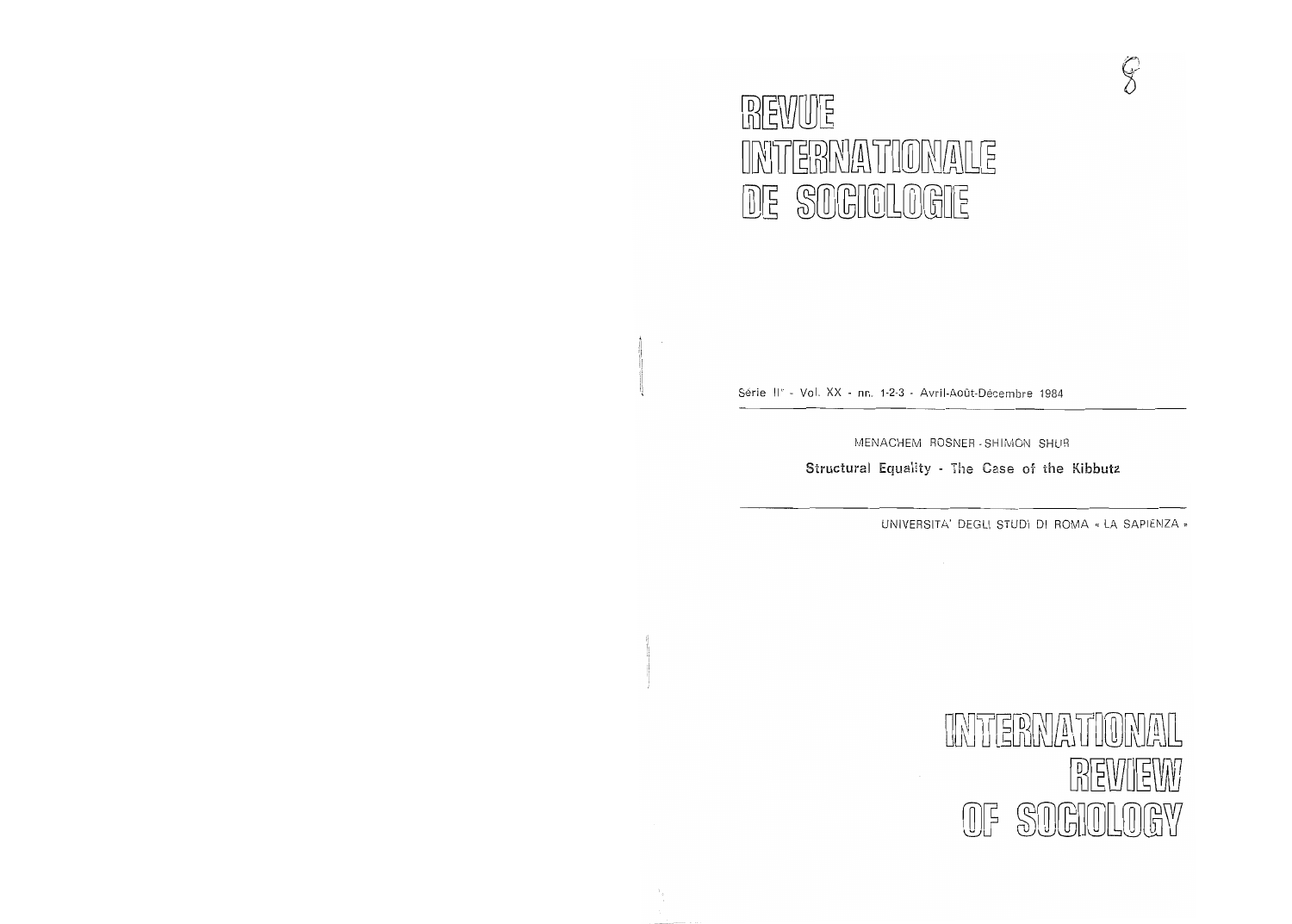MENACHEM ROSNER - SHIMON SHUR

## STRUCTURAL EQUALITY - THE CASE OF THE KIBBUTZ<sup>(1)</sup>

The Israeli Kibbutz is often referred to in sociological literature as the best approximation of total equality (Tumin 1967), while others like Treiman (1977) following Rosenfeld, (1951) perceive in the developments which have occurred in the Kibbutzim an evidence of the unavoidability of social stratification.

We shall try to examine on the basis of the large quantity of material that has accumulated in research on the kibbutz whether it is possible to reach a firm conclusion on this question. However, we must first clarify the definitions of equality which we shall use in our discussions and the various meanings and interpretations this concept has born, during the different stages of the kibbutz movement's development since its establishment 76 years ago (in 1910).

A wealth of philosophical and sociological literature has dealt with the concept of equality and many definitions have been proposed. It seems to us that our point of departure should be two basic distinctions:

<sup>(1)</sup>  $KIBBUTZ$  - a communal rural community in Israel, founded on allembracing communality of production and consumption (including the education of children). In Israel there are about 260 kibbutzim (plural of « Kibbutz ») organized (until October 1979) in four kibbutz federations (Ichud, Artzi, Meuchad, Dati) with a population of nearly 115,00. (For more detailed information, see: S, Shur, Kibbutz Bibliography, 1972; and supplements of 1975, 1976 and 1978; Y. Talmon. Family and Community in the Kibbutz, Cambridge, Mass; Harvard Univ, Press, 1972; Barkai. Growth Pattern of the Kibbutz Economy. Amsterdam: North Holland Publishing Comp. 1977, etc.).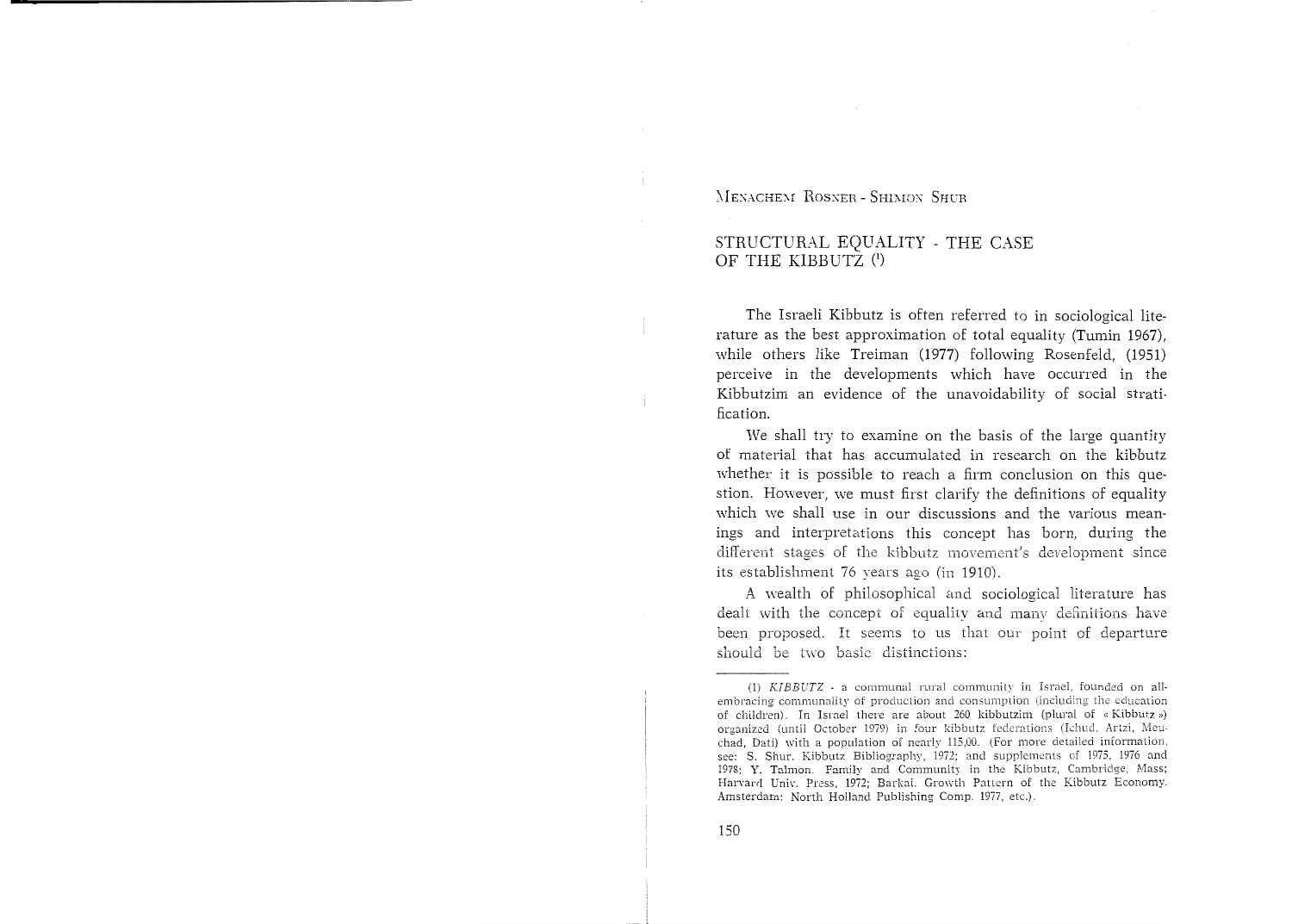A. The distinction between the *equality of opportunity*  which refers to the possibility to reach positions whose rewards are different, and *equality of outcome* which refers to the manner in which the rewards themselves are distributed (Jencks, C. 1972; Coleman, J. 1974). B. The distinction between two basic forms of outcome equality that was made by Aristotle: 1) *numeric equality*, in which each member of society has the same rights to receive rewards and 2) *proportionate equality,* in which the rights are relative (rights in accordance to their deserts) to certain criteria (according to E. Barker, 1948).

Various investigators have tried to categorize the criteria of proportionate equality. The most suitable categories for our needs seem to be those suggested by Allardt (1968) after Runciman (1966) which distinguishes between equality by need, equality by social contribution and equality by merit. It seems to us that the criterion of equality by merit does not basically differ from the various versions of the principle of equity which stated that justice exists where there is a relationship between the effort invested in a given act and the reward one gets for the investment.

Even though the «Functionalistic» approach (Davis & Moore, 1948) has a different point of departure than the « equitv)} approach both share the assumption of a relationship between input and outcome. According to both conceptions the reward/outcome is contingent on a certain input by the person and the quantity of the reward are relative to the quantity of the input. In the equity version, the input is an investment of the actor.

However, the investigators differ on the definition of the concept of investment. Those who would limit the definition speak of a specific effort in the present, while those who would broaden the definition include past investment such as studies and job seniority. There are those who even include ascriptive qualities such as age, sex, origin etc. On the other hand, according to the functionalistic approach, the quantity and quality of the rewards are contingent on the importance of the action or function which the person performs in achieving the goals of the organization or society which is distributing the rewards.

The criterion of equality by need does not contain a relationship between input and outcome/reward. The distribution of rewards is unrelated to the person's investment in performing an act or to the importance of his contribution to society. In other words, when there is an input-outcome relationship, the criterion of distribution is external to the process of distribution. In the case of distribution by need, the criterion is internal: The distribution of rewards is relative to the needs which are to be satisfied. The principle of numeric equality too is not external, that is, it is not dependent on input. In this case the rewards are not related to the *needs* which are to be satisfied, but to the *equal right* of the receiver of the reward. Thus, we may distinguish between the following four concepts of equality  $(2)$ .

TABLE 1

#### CONCEPTS OF EQUALITY

| Type of Equality           | Input-Outcome Relationship |        |
|----------------------------|----------------------------|--------|
|                            | existing                   | absent |
| 1. Numeric                 |                            | x      |
| 2. Proportionate: by need  |                            | X      |
| by contribution to society | х                          |        |
| by merit (equity)          | Х                          |        |

(2) We are aware of the fact that both the criteria of contribution to the common welfare and the criteria of merit or investment may be considered as bases for inequality. The functional theory of stratification sees in the inequal contribution the basis for stratification, while the theory of « equity » considers the difference in investment the basis for fair but inequal distribution of rewards. However, in the context of our discussion it seems preferable to use Runciman's and Allardt's conceptualization founded on the Aristotelian concept of « proportionate equality».

-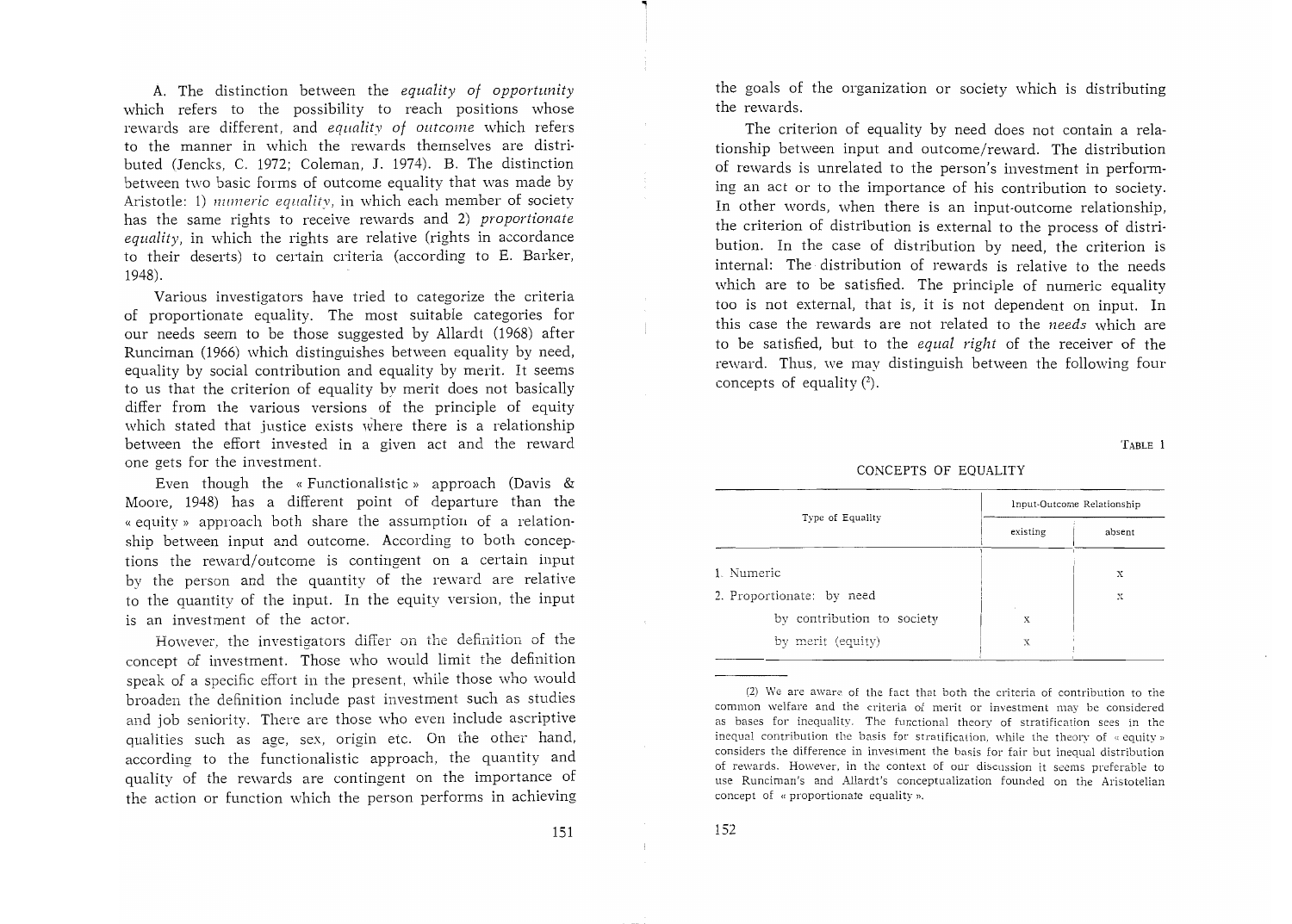## The Kibbutz Concept of Equality.

There is a certain difficulty in defining the concept of equality as it is understood today in the Kibbutz Movement. Unlike other collectivist movements in the world, the first Kibbutzim which were founded in the years 1910-1920 were not based upon a detailed blueprint or upone defined principles. The Kibbutzim formulated their principles of action and ways of life only after a long period of experimentation. Only when it became necessary to define the legal status of the Kibbutzim in the State of Israel, was a Kibbutz code formulated (with the participation of all the Kibbutz Movements). This code issued in the late sixties included the most complete definition of the Kibbutz concept of equality. We shall use this definition as a point of departure.

The article which open the section on the principles of the Kibbutz states: «The Kibbutz is a free association of persons for the purposes of settlement, absorption and maintenance of a collective society organized on the principles of joint ownership of property, self labor, *equality* and cooperation in all areas of production, consumption and education».

Here the principle of equality is mentioned in a general way. In another article (66) however, a more specific definition is given:

«The Kibbutz shall provide all the material, social and cultural needs of its members depending upon the capacity of the Kibbutz».

«The satisfaction of these needs shall be implemented in an attempt of realizing the principle *"to each-according to his needs",* while maintaining the principles of communal consumption and equal rights under equal conditions». The primary characteristic of the Kibbutz concept of equality is, therefore, the lack of contingency and the lack of relationship between input and outcome.

The second characteristic is that of proportionate equality, with needs as the basic criteria. The code does place a limitation on the distribution of rewards according to need: the economic capacity of the Kibbutz. This may be understood

to mean that in contrast to the absence of contingency on the individual level there exists some sort of contingency on the Kibbutz level, whereby the capacity of the Kibbutz to satisfy the needs of its members as a group is contingent upon the « investment» of its members as a group.

However, in addition to the principle of equality according to need, this article of the code also expresses the principle of «equal rights under equal conditions» which indicated numeric equality. Actually, throughout the entire period of the history of the Kibbuzt a kind of co-existence has prevailed between these two principles in ever-changing proportions, with their common denominator being the dissociation between input and outcome on the individual level. From the beginning there existed in the Kibbutz Movement a number of basic mechanisms which protected this special concept of equality which was based on the separation between input and outcome.

What are these mechanisms and what are the underlying assumptions which formed them?

We can divide these mechanisms into 4 broad categories:

1. - *Mechanisms to assure equality in the distribution of rewards, by refierring especially to material rewards, influence and esteem.* 

The institutions of collective consumption were designed to assure both numeric equality and equality according to needs.

Direct democracy and rotation in offices were designed to assure an approximation of equality in the distribution of influence, excluding sharp hierarchy of authority. The Kibbutz ideology contended the equal worth of all offices and jobs. (No job should be either honorable or contemptable).

2. - *Mechanisms to avoid structural inequalities.* 

Kibbutz leaders and members were aware that inspite of these mechanisms and values the fulfillment of certain roles and offices might create advantages and privileges intrinsic to the role-performance such as opportunities for self-realization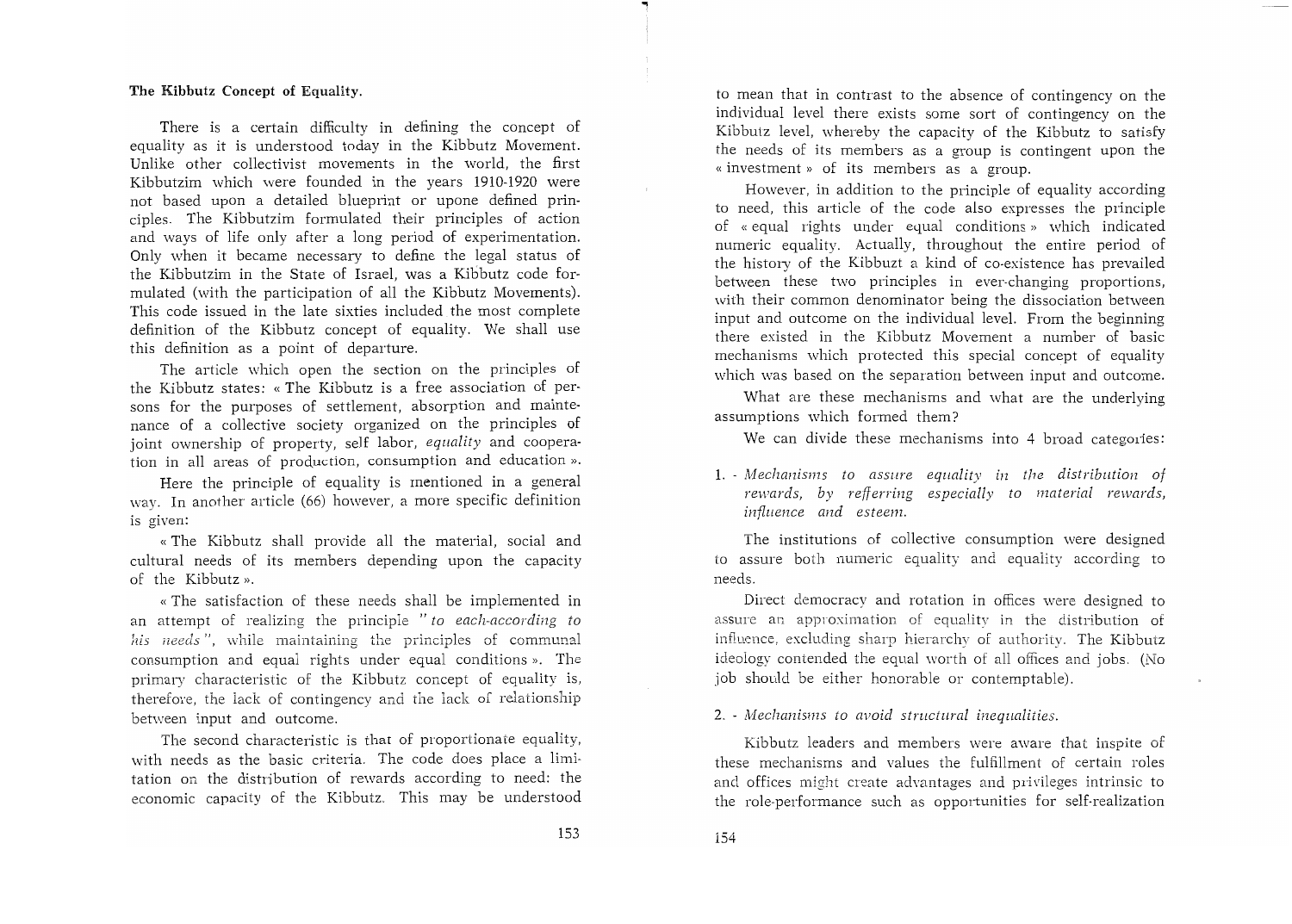or by converting facilities needed for role-performance into rewards  $(3)$ .

Several mechanisms were designed to avoid those possibilities of structural inequality.

(a) To avoid inequalities related to a hierarchical structure of organization the Kibbutz production and service units were of a small size with each member performing production or service operation and only a minimum of managerial administrative functions to be performed by the elected branchmanager.

By the same logic only a few inevoidable full-time managerial functions were institutionalized in the Kibbutz community as a whole.

(b) Changes were introduced in the conventional division of occupational roles by creating new roles bridging the traditional gap between mental and physical labor.

E.g. The teacher performing together with the children physical work in the school-farm, the manager working in production etc.

(c) Various forms of social control were designed to prevent the conversion of facilities needed for for role-performance into rewards. E.g. the use of a car by a branch-manager is limited to working hours. The amount of money for travel expenses is limited and equal for all types of travel bv members.

3. - *Mechanisms to avoid accumulation of rewards.* 

Since certain inequalities in reward distribution cannot be avoided, no accumulation of such rewards should be possible. Rewards of one type cannot be converted in rewards of other type. Superior authority cannot create material privileges and people that get higher-esteem will not get by this also higher authority.

Inconvertability should prevail also among different forms of the same type of reward. Distribution of consumption items was mainly direct and in kind to avoid the use of money as general means of exchange that can be accumulated.

## 4. - *Mechanisms to avoid status inheritance.*

While power, prestige and material rewards could not be accumulated and therefore not bequested, there was still the possibility of inheritance of human capital.

The institutions of collective education, by means of which children receive the type and level of education suitable to their needs and abilities without regard to the status of their parents, and the relative limited role of parents in the socialization of children, were designed to belittle also this danger for equality.

We could treat those mechanisms only analytically as there are almost no statements or documents which refer directly to this question. However, theoretical foundations of these mechanisms appear in the various streems of socialist theory. (Consider especially the negation and critique of money as general means of exchange).

It seems to us that this analysis enables a clearer understanding of the reasons for the existence on the Kibbutz of the various structural institutional arrangements geared to ensure equality.

In what manner have been the above mentioned mechanisms affected by the great changes the Kibbutz has undergone in the 70 years of its existence? What are the main processes and changes which are relevant to the functioning of these mechanisms?

<sup>(3)</sup> Ro!c-Siructure (organization) of the kibbutzim: the kibbutzim haw two main role-spheres:

a. work-roles (in agriculture, industry, sen'ices, education and in work outside the kibbutz) which have to be fulfilled during the regular work hours: b. voluntary public participation (« political ») roles (in committees, general assembly, etc.) to be fulfilled mainly after the work-hours-in leisure time. The work organization consists usually of small branches (with 5-15 workers), with the exception of the industrial plants (with  $50-100$  workers and more). Every branch elects its coordinator for a term of 3-4 years. In the industrial plants there are more management-roles and they have a more hierarchical organizational structure. The « political » roles are emboded in committies elected a new eyery year. They are leaded by a committee-chairman elected by the general assembly. «Full-time-jobs» are: economic coordinator, («merakez meshek »), treasurer (« gizbar »), and in some kibbutzim also the secretary  $({\kappa}$  mazkir »). The former are elected for a term of 2-3 years; the secretary-role usually « rotates» eyery year.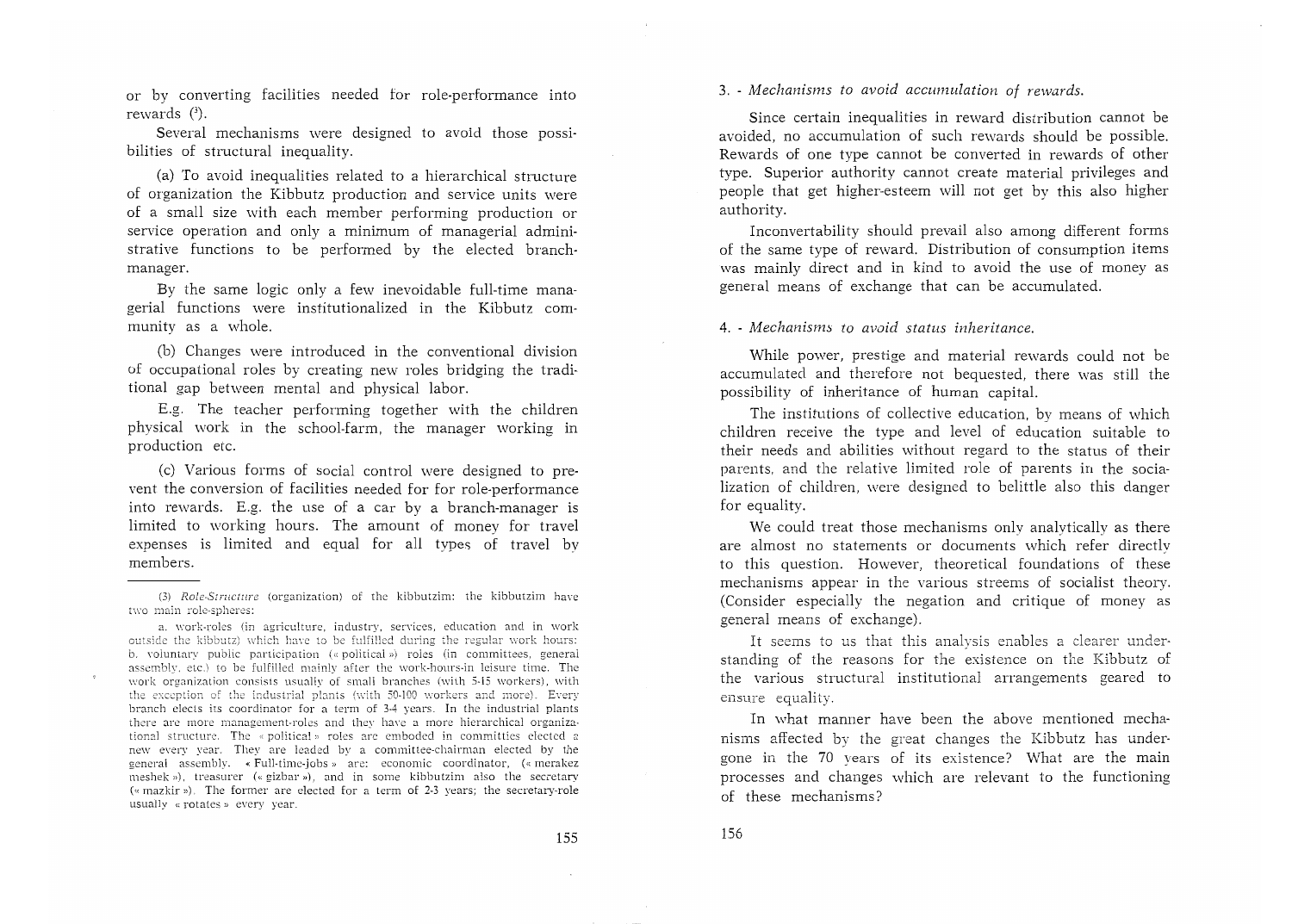Equality and Structural Changes **in** the Kibbutz.

(a) The growth of the Kibbutzim and their structural transformation. The first Kibbutzim consisted of small primary groups, often counting not more than twenty-thirty members.

Today about a third of the Kibbutzim have more than 300 adults members and a population of more than 600. The Kibbutzim have undergone also various stages of structural transformation (Cohen, 1976).

(b) The absorption of the younger generation which caused by itself a change in the social composition having an impact on the structure. Related to it were the growing structural importance of the nuclear family and the development of extended families.

(c) The functional differentiation in the occupational and economic structure which was caused first of all by the processes of industrialization, with the establishment of industrial plants in almost all of the Kibbutzim. This process was accompanied also by a growing « industrialization» of the agri· cultural branches caused by mechanization and professionalization.

(d) The rising living standard which was the result both of the economic development of the Kibbutzim (4) and of the diversification of the needs of a more heterogeneous population.

It seems to us that these changes may have affected the mechanisms in guard of Kibbutz equality in various ways.

(a) Social differentiation and the growing differentiation of needs may hunder the Kibbutz institutions to provide the needs directly and may lead to a transition to equal allocation

of money so that not criteria to define individual needs are necessary. This might introduce convertability and create opportunities for accumulation.

Cb) The complexity of the economic system and the differences in the levels of knowledge needed to fill different jobs may strengthen, if not counterballanced, trends towards hierarchization of the occupational system and therefore to « structural inequality» in authority and related developments.

(c) The growing importance of the family might create possibilities of « human capital» inheritance.

(d) The transition from a micro-sociological system, in which the decisive factor is interpersonal relationships, to a macro-sociological system based on institutionalization and formalization, may lead to the development of criteria linking input and outcome such as « equity» and functional contribution. While the differences between individuals in investment and in needs are generally clear in a macro system because of the social system's high visibility, it is not so in a macro system. It might be therefore conducive to institutionalize the reward system. The rewards could then crystallize into resources and bases of status, and grups with similar status could become social strata or social classes.

Are there signs of these tendences in the Kibbutz? Are they releyant to all types of rewards or only to some? We shall examine 5 types of rewards which have been mentioned in various ways in discussions on equality and stratification in the Kibbutz.

1. Goods and services to satisfy material needs.

2. Emotional rewards and the feeling of belonging.

3, Esteem and prestige,

158

4. Influence and

5. Opportunities for self-actualization.

(The typology of rewards is broadly based on Maslow's hierarchy of needs without commiting ourselves to his specific theory) (Shur, 1979 b).

<sup>(4)</sup> The economic deye!opment and growth of the kibbutzim also finds its expression in the fact that they have a disproportionately greater part in the agricultural and industrial production in Israel  $-$  relatively to their rate in the population.. While the population of the kibbutzim contribute only 33% of the Jewish popdation of Israel, they produce about 40 p.c. of the whole agricultural production, about 6 p,c, of the industrial production and about  $11$  p,c. of the G.N.P,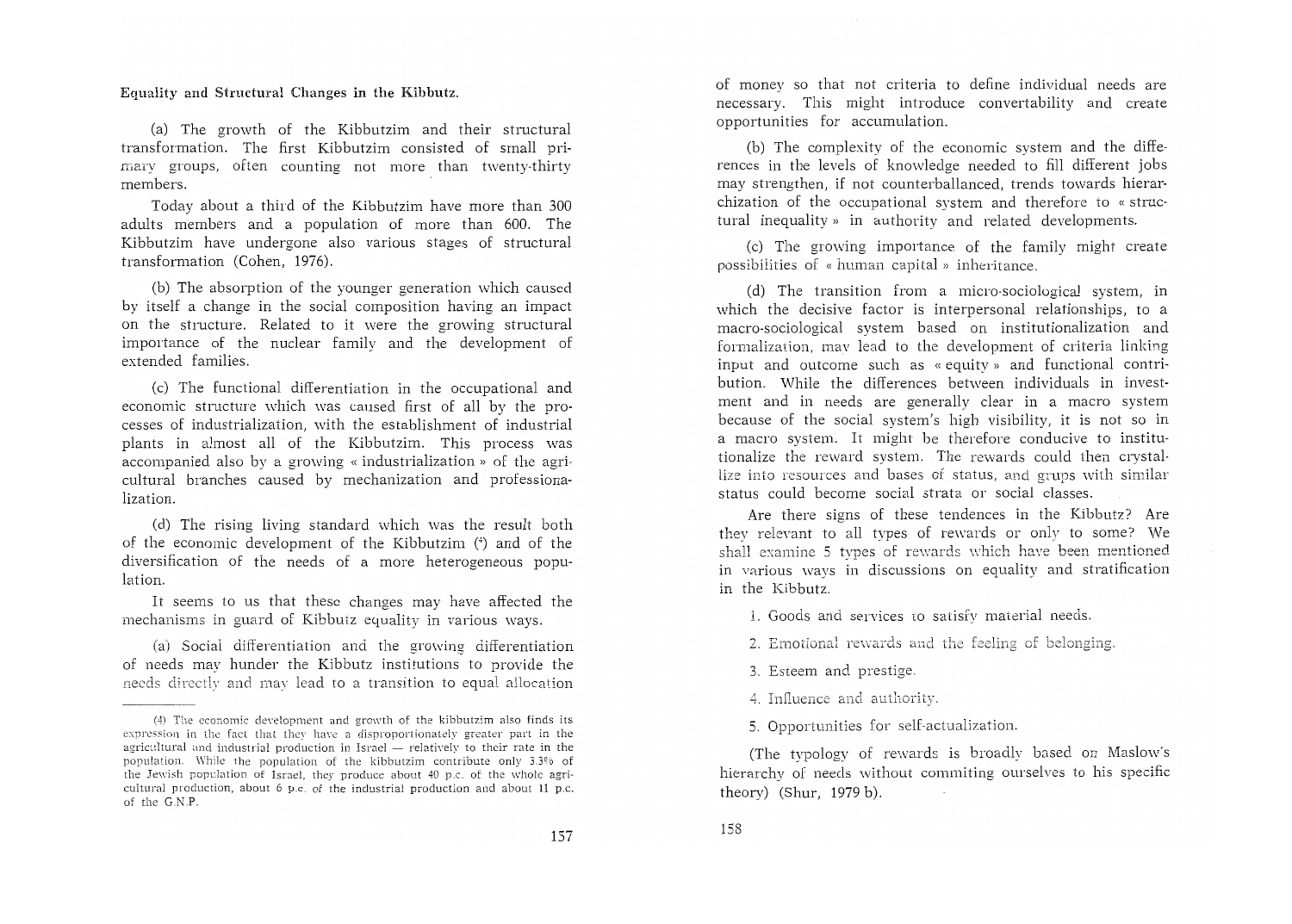Types of reward and principles of distribution.

Is there a special relationship between the type of reward and the principles of distribution and have these relations changed during the evolution of the Kibbutz movement?

We will try to answer this question by discussing separately the different types of reward.

1) Material rewards: The major changes have been the transfer from egalitarian distribution of goods and services to egalitarian distribution of money and valuables and the extension of distribution by need. As long as a low standard of living prevailed and there was a high homogeneity in the social composition, the main means of consumption (clothing, shoes, furniture, etc.) were directly allocated by Kibbutz institutions. (The main meals are eaten in the common dining· room). Today in most of the Kibbutzim an «inclusive personal budget» was introduced and each individual receives an equal amount of money with which he can buy the. needed merchandises according to his preferences - both through Kibbutz institutions or outside of the Kibbutz.

Usually the «inclusive budget» amounts to 25·30% of the overall Kibbutz consumption expenses. The main part of these expenses are managed by the Kibbutz institutions and distributed according to needs, or as in the case of housing, on the basis of seniority.

In the past, distribution by need was limited to a few areas such as food, healthcare and education. Of late, the rise in the standard of living, this principle has been extended to other areas. On the one hand. it applies to goods and services with low thresholds of saturation and on the other hand, to areas in which there is great differentiation in personal needs such as higher education, hobbies and other leisure activities, There is no connection between fulfillment of occupational and managerial roles and the allocation of the material rewards. But some of the facilities allocated to office holders for the performance of their roles  $-$  such as cars, business trips abroad - might be perceived as rewards, although their are not to the free disposal of the office holder. (After the work hours all the cars are at the disposal of the Kibbutz collective transportation service).

2) Emotional rewards and the feeling of belonging: these are less institutionalized. Personal rather than functional factors dominate in their distribution. The holding of the office may, in fact, be even contingent on social support, but the holding of office does not guarantee that such support exist. On the other hand, it seems that members who hold office feel more « at-home » even though this is a reward which should be equally divided among all kibbutz members.

3) Esteem and respect: numeric equality is dominant in the Kibbutz in regard to respect. The holding of office does not imbue a member with prestige which lasts beyond his term. There are, however, different degrees of esteem for different functions and the bases for esteem have changed in the course of time with the principles for allocation being mainly functional or normative. While in the past productive work received the highest esteem  $-$  as a result of the pioneering ideology  $-$  later on economic criteria such as profitability became more important.

Now it seems that the differentiation in esteem is more related to the knowledge needed to fulfill functions.

4) Influence: in the distribution of social influence in the Kibbutz there is always tension between the principle of approximated equality upon which direct and participatory democracy is based and the functional principle which leads to differential allocation of authority and influence. As a result, limitations have been imposed on the differential allocation of authority to role specific areas, reducing the number of levels of the hierarchy and by the rotation system. This tension has increased with the growth of the processes of professional and manager differientiation.

5) Rewards of self-actualization: These have grown in importance and their distribution is influenced by the functionalistic principle. Especially in industry those who hold higher positions (especially, professional positions) haye greater possi· bilities for self·actualization. However, efforts are made to equalize the opportunities of those holding «lower» positions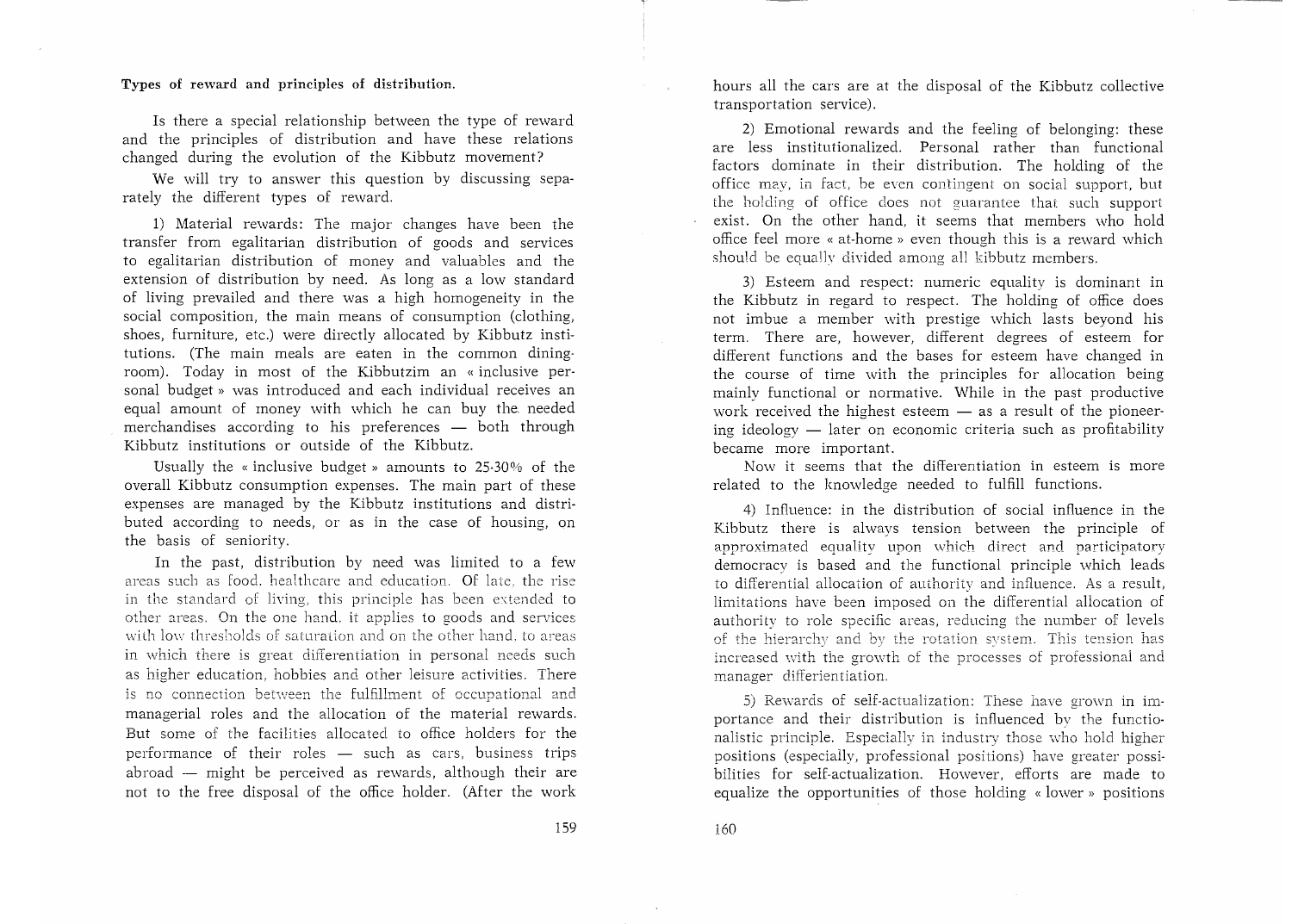in the hierarchy, by introducing job enlargement and enrichement and socio-technical innovations.

In addition, individual need is increasingly an important factor in the distribution of opportunities for self-development, and this is shown especially in the criteria used for sending members to study at universities and similar institutions. While in the past functional criteria based on « societal needs» were dominant, personal needs and preferences prevail now.

We see that there is a very diversified system with great flexibilitv which combines different types of rewards and principles of allocation, some only partly institutionalized. We arrived at this picture of the reward system thought theoretical analysis based upon research data. To what degree are kibbutz members aware of it?

In a recent study (Shur 1982) interviewees were presented with four different approaches to equality (the types we have used in this article). They were asked to state which approach is prevalent in various areas in their kibbutz and which approach, according to their opinion, should be prevalent. The areas were related to four of the types of rewards discussed above, they were not asked about the affective rewards of approval and affiliation as the distribution of these are the least institutionalized. The majority (60%) claimed that there is numeric equality in material rewards in their kibbutzim. However, concerning their view of the ideal situation, equal percentages supported numeric equality and equalitv according to need. On the question of self-actualization, a plurality stated that the existing method of distribution is according to need (45%). This became absolute majority (53%) in support of this approach as the ideal method. In contrast, the functionalistic approach is clearly preferred for the other two types of reward: esteem and influence. That is, most favor the distribution of these rewards according to the contribution made to the achievement of the society's goals. (Esteem: 61% actual, 56% ideal; influence: 53% actual, 48% ideal).

In general, these findings correspond with our theoretical analysis. There is a clear tendency to increase the application of the principle of « according to need » in the satisfaction

of material needs and the needs of self-actualization. On the other hand, the dominance of the functionalistic principle is conspicuous in other areas. It is possible to perceive the functionalistic principle as a tendency in the direction of the equity principle, wherein those who contribute more to society are those who are more able or invest more effort than others. In any case, both the functionalistic and the equity principles deviate from one of the fundamental principles of the Kibbutz, the separation between input and outcome.

We already mentioned above the mechanisms that have been created to prevent the *accumulation* of a given reward and the possibility of exchanging surpluses for other rewards or for positions which provide privileges in reward allotment.

Is there really no possibility for accumulation?

The introduction of the « inclusive budget» system enables more convertibility than was possible in the past, but the relatively small portion of consumption expenses contained in these budgets limit to a great extent the possibility of accumulating significant economic means by the member.

Other rewards such as experience in office-holding or esteem on previous achievements can be seen as *resources*  for being elected to office.

However, there is a prior question: are kibbutz members in general interested in holding office; which offices are they prepared to hold, and which not?

Role allocation, mobility and elite-formation.

Relevant to this question is the distinction between horizontal and vertical mobility. In general, there is a great horizontal mobility in the kibbutz from one occupational function to another. The transfer is easily accomplished as it does not raise problems of moving house, pension rights etc. The major limitation is the necessary professional knowledge and experience and with the growth of the processes of professionalization there has been a reduction of mobility to a certain extent. On the other hand, it seems that there is less desire in the kibbutz for vertical mobility than in other societies.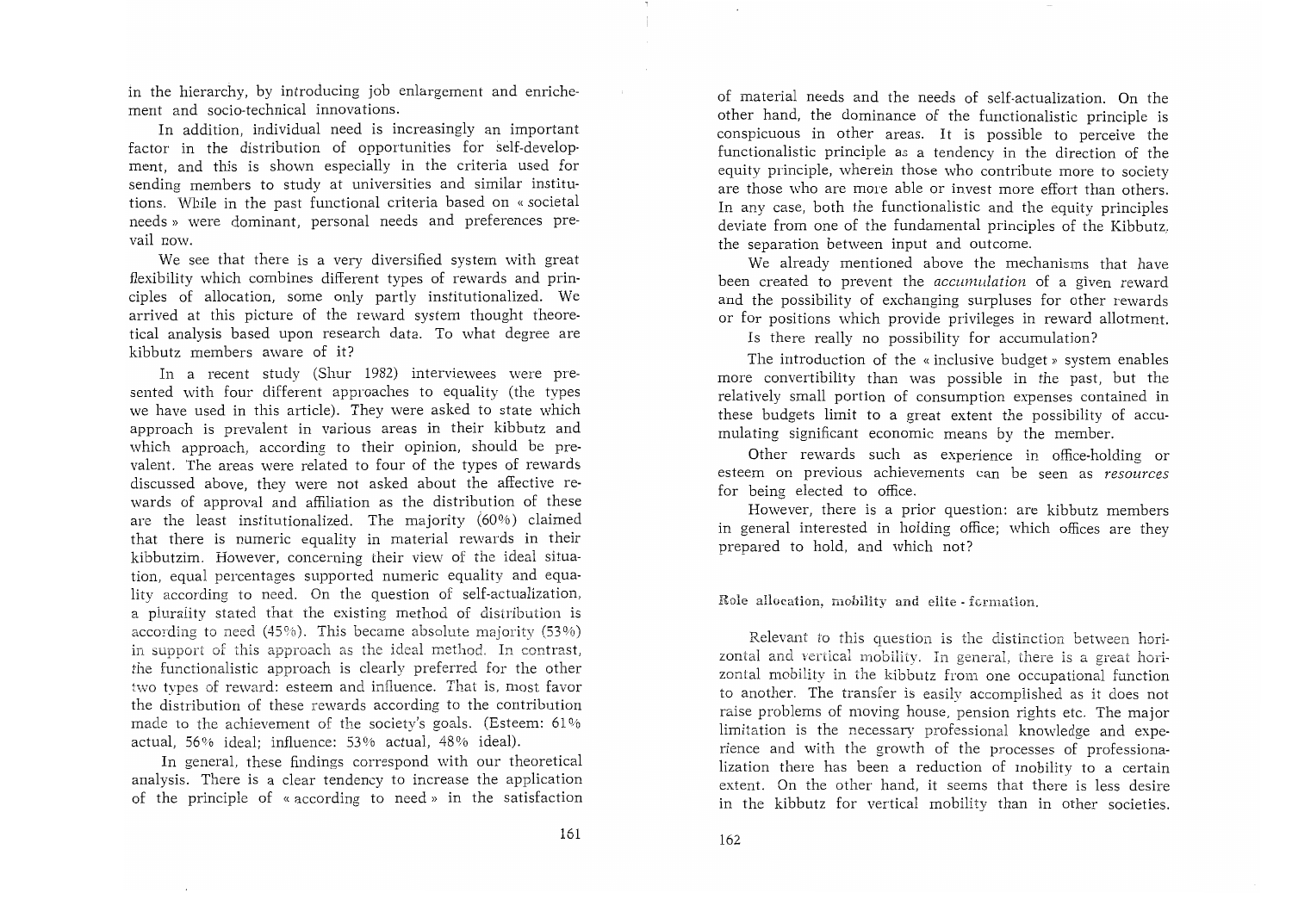That is, there is less desire to accept jobs which are higher in the functional hierarchy. A comparative study of industrial plants showed that kibbutz members have less desire to advance to higher positions. On the other hand, more kibbutz interviewees than interviewees from other countries felt that the possibilities of mobility were open to them (Tannenbaum et al., 1974).

Other research data also reveal this unusual phenomenon of lack of desire to accept positions which are considered more «important» and which provide, as our analysis above showed, advantages in the distribution of the rewards of of influence, esteem, and even the feeling of affiliation. Some of these positions, and especially those in the « higher» levels of the industrial hierarchies als have greater opportunities for self-actualization.

This phenomenon can be explained by the fact that although the holding of important positions may provide advantages in the allocation of certain positive rewards, there is also the possibility of losing other rewards.

We have already mentioned the possibility of loosing approval and in fact, among the reasons given for not wishing to hold certain offices, the major one is that it will cause friction with other members. Other negative factors, in order of importance, are: too much worry, too many hours, lack of esteem, dependence on other, harm to family life. Some studies (Rosner, Avnat 1968; Rosner et al. 1978) point out the relationship between the interviewee's image of the « reward balance» involved in holding a certain position and his readiness to hold it.

The fact is that in different « élite » (e.g. managerial and leadership) positions there are more positive or more negative balances of rewards related to a series of ideological, economic and social factors that can explain differences in readiness to fulfill them. Economic leadership positions have a more positive balance than social and cultural ones. The balance of branch managers in production is more positive than that in the services. Positions in the kibbutz federations  $-$  and especially in the political and ideological fields  $-$  are less valued than the regional enterprises where kibbutz members fulfill mainly the managerial functions and most of the production work is done by salaried workers. Those enterprises are also the most hierarchically organized: the managers have clear formal authority while the subordinates do not dispose of the «deterrent power» of kibbutz members.

It seems to us that the « negative balance of rewards» related to filling some of the central kibbutz positions is an important mechanism in ensuring the rotation of office holders and minimizing the danger of monopolization of leadership positions. Such a monopolization  $-$  following the « iron law of oligarchy» (R. Michels, 1959) — occurs frequently also in voluntary organizations, even those with egalitarian ideologies, such as cooperatives, which were at first based upon direct democracy (Meister, 1948).

In the research on the general assembly, data on rotation were collected in 13 kibbutzim of the Kibbutz Artzi with a total membership of almost 4,000. It was found that during the decade of 1966-1976, 200 people filled the four central positions in the Kibbutz: general secretary, economic coordinator, treasurer and general manager of the industrial plant. This amounts to 5% of the membership (Rosner and Cohen, 1979).

The average term of office was 2 years. Only a very small number of persons held more than one important office in the kibbutz during these 10 years. But a large number filled, before or after their office-holding in the kibbutz, similar roles outside the kibbutz  $-$  in the kibbutz federation or in the regional enterprises and organizations. The number of persons, who during the ten years filled such roles  $-$  in the kibbutz or outside  $-$  for more than 5 years, was 50  $-$  or, in the average less than 4 per kibbutz.

In certain cases the office holder may be reluctant to return to his prior job; this can be explained as a rise in level of aspiration based on equity assumptions (Yuchtman, 1972). But according to our data a majority of the office-holders returned to phisical labour. The findings of a special research conducted on the problem of rotation of managers in industrial plants and its effects  $-$  both on organizational efficiency and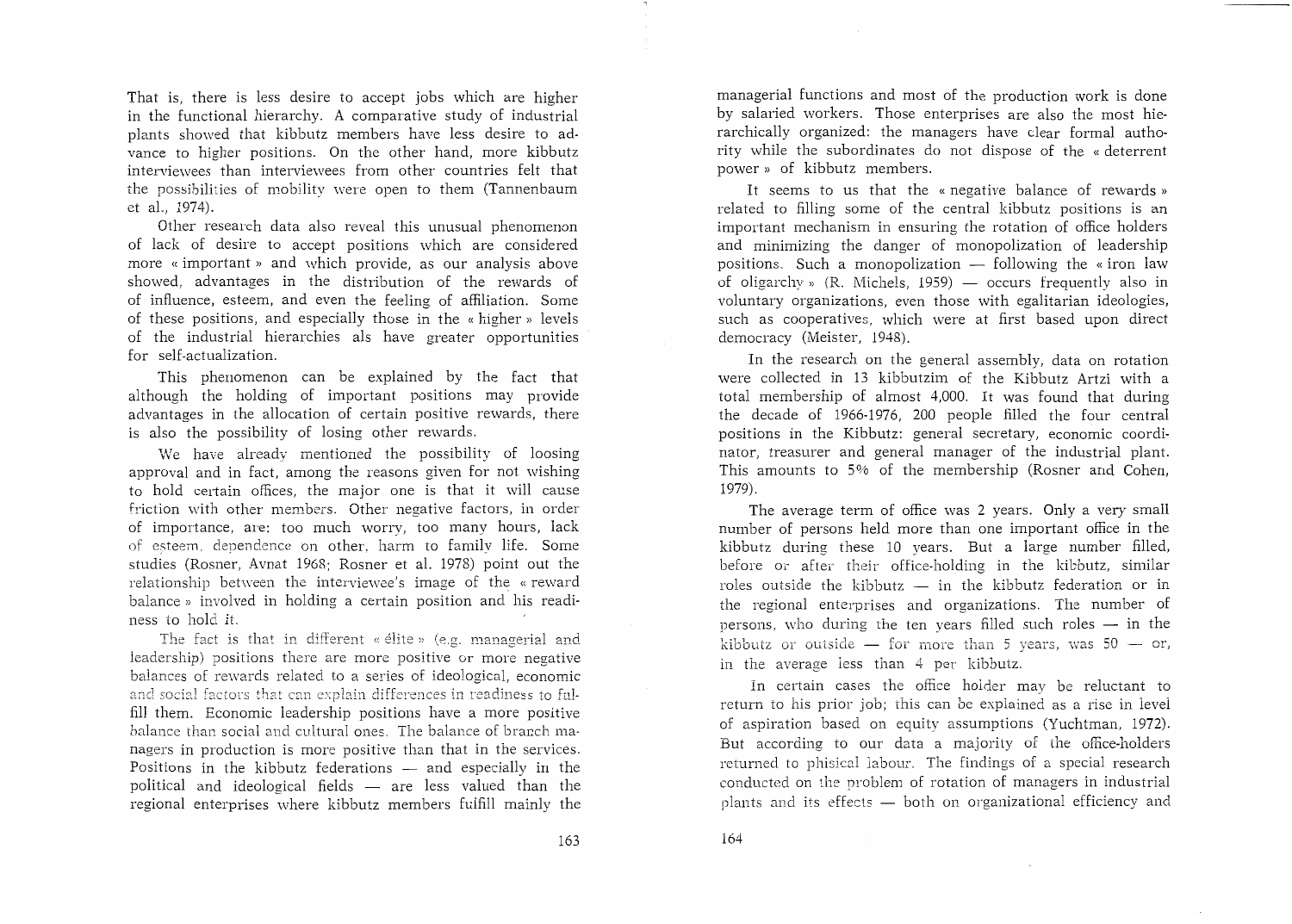personal satisfaction (Leviatan, 1978)  $-$  confirmed in general the above conclusion.

There is no evidence to show that the office-holders are recruited from special subgroups. What are the criteria for entrance into these « élite » positions? On the basis of several studies it can be established that demographic factors with the exception of sex have only a very limited impact on mobility towards these positions. The relationship with ,age is generally curvilinear but differs from one type of position to another. The usual life-cycle is that young members take their first responsibilities in the work branches, then they may become branch-manager. A further step of mobility in this line might be economic manager or treasurer. Many of the holders of these offices are now in their thirties. The channels of mobility for public offices in the kibbutz are different and the steps are  $-$  member of a committee, chairman of a committee and secretary of the Kibbutz.

Some of the office-holders in the kibbutzim might later be recruited for functions in the Kibbutz Federation, in regional enterprises or in political parties. Usually the holders of these positions are older than those of economic positions. Generally there are few central office-holders who are older than 60. The most intriguing variable is education. In spite of the large investments in professional training there is only small correlation between level of office and level of formal education. In a comparative study of industrial organizations performed in 1969 (Tannenbaum et a1.) it was even found that the top managers of the 10 plants studied had on the average less formal education than the rank and file, contrary to the large gap in the opposite direction in all the other countries. In the meantime, more kibbutz members have had higher education but the process is still such that the members are elected to a position not on the basis of formal education. If necessary they will get specialized training after being elected and even part-time training while already serving in office.

'Nomen are under-represented is some of the central public offices and « elite» positions of the Kibbutzim and the kibbutz movement. This under-representation is mainly in the important economic positions (economic coordinator and treasurer)

and is a result of the sex~role differentiation prevailing in the occupational area (Tiger and Shepher 1975; M. Palgi, 1980). The economic office-holders are usually elected from among experienced and successful managers of economic branches and there are almost no vwmen in such roles. On the .other hand, it is mainly women, who manage the large service branches and educational institutions. The structure of educational roles in the kibbutz makes it also more difficult to combine them with other public activities, since they are more time and energy consuming than usual work-role. Many women who otherwise could fulfill central offices cannot therefore, be elected to them or are elected only at an older age after finishing their educational careers. Data have been collected als on intergenerational mobility. Since there is no relationship between parental status and children's level of education, and as the level of education is only weakly related to elite-position, no elite intergenerational continuity has been found. However, there are some signs of intergenerational continuity based on informal processes in the choice of occupations that are not related to elite positions. The aboyc cited data and analysis are relevant to the classical discussion on stratification and elite formation in the Kibbutz (Rosenfeld, 1951; Talmon, 1952).

Rosenfeld's attempt to distinguish between 2 distinct strata: an elite of veteran office~holders and a non elite of newcomers-cited recently by tTreiman (1977) to sustain his thesis on the inevitability of stratification was alreadv refuted by Y. Talmon~Gerber in the fifties on the basis of a large research project. She concluded: « attempts to analyse our material in terms of a division between elite and non-elite failed completely». Our data callected 20 years later, on the eve of an intensiye process of modernization and industrialization corrobarated this conclusion. The danger of monopolization of leadership positions if viewed in relative terms seems therefore to have been generally avoided. But has also the opposite danger, mentioned by Davis and Moore, been prevented? What will happen if suitable people cannot be found who are willing to fill the jobs necessary for the orderly functioning of the kibbutz? Kibbutz experience does indicate that there is such a problem.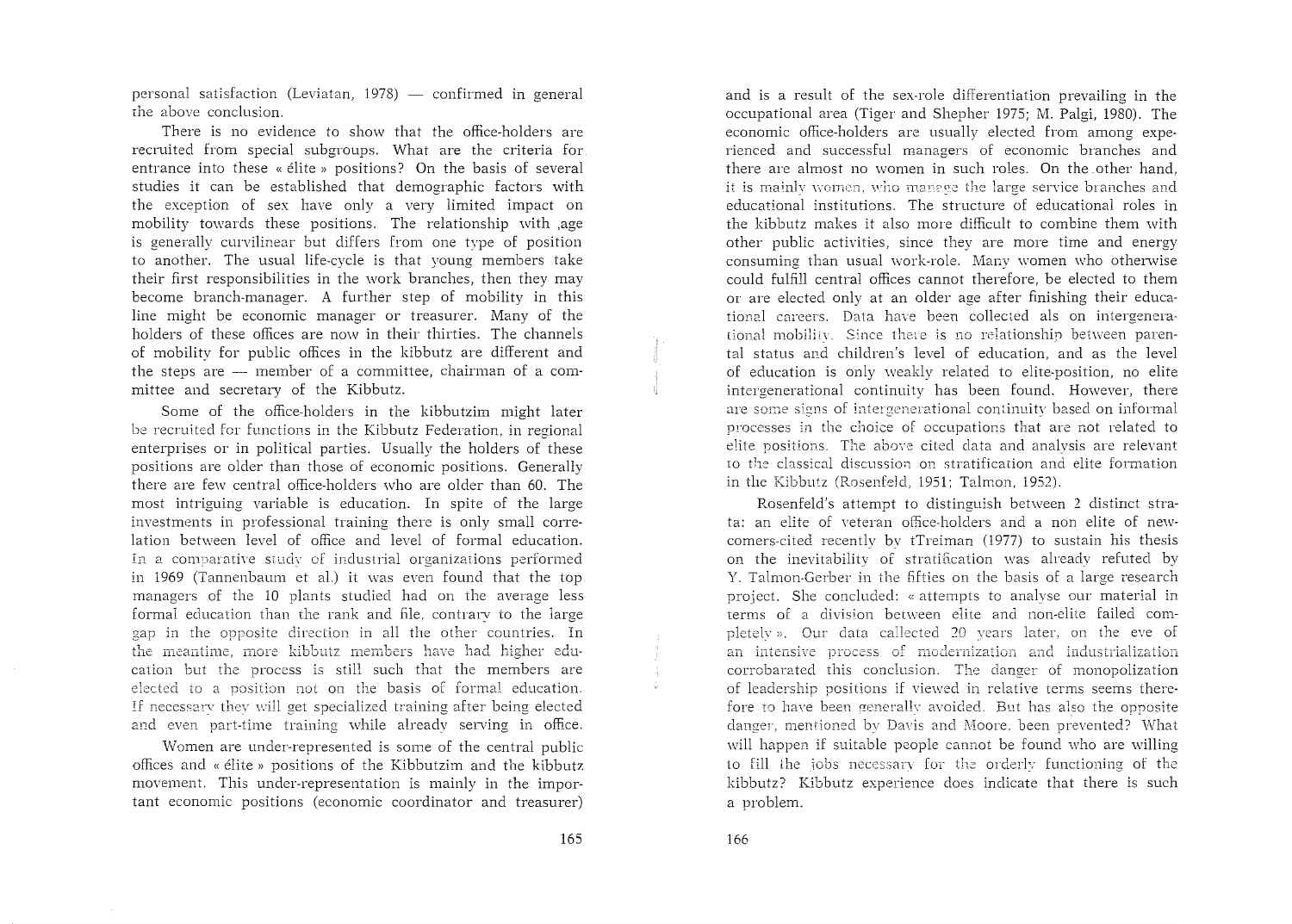The kibbutz struggles with it and there are no clear-cut, simple solutions. The allocation of rewards cannot be fully institutionalized especially as most of the rewards are not quantifiable. Because the «image» of the rewards balance is subjective, personality and value factors in the member's perception of the various rewards are very important. These personal-subjective factors also determine the relative importance of the rewards.

The classic kibbutz solution to the question of ensuring willingness to hold office in spite of the negative reward balance was based upon ideological identification. The feeling of attachment to the kibbutz and the member's feeling of commitment toward the kibbutz were seen as balancing factors. Using A. Etzioni's (1961) terms, willingness to hold offices with negative reward balances was based upon normative compliance and not upon calculative compliance. However, what is the answer, when various developments have weakened the ideological ties upon which normative compliance was based and have strengthened the calculative factors?

To the best of our knowledge it seems that the kibbutzim are in general successful in filling important positions with the frequency needed to maintain the principle of rotation, although there are cases in which the selection process lasts for a long time as a result of refusals and appeals. But concern for this problem is expressed. Almost a third of respondents of the research on the general assembly (Rosner M. and Cohen N, 1979) are dissatisfied withe the amount of activity of their fellow~members in the community and in the offices. The main reason cited by those respondents for this lack of activity is the unwilligness of members to invest their time in public activity. Are those expressions of a more general phenomenon of member's apathy?

Research data are not unequivocal regarding the readiness to fulfill public offices. The data of the second generation research (Rosner et al.. 1978) show quite a high degree of willingness to particinate in different areas of public activity. But most of the respondents are willing to be committees members only and the number of those expressing readiness to fill more central offices was very limited (only 8% of the men and 1%) of the women are ready to fill one of the two central full-time job positions). A high-degree of sex-role differentiation is shown as to the preferred areas of activity: men prefer economic activities (75%) and women educational one (71%), while social (60%) and cultural (50%) activities are not sex-typed. The differences in willingness between areas of activity can be explained particularly by sex-typing, the image of the prevailing balance of rewards and the degree of attachment to the kibbutz. But an additional, important factor is personal inclination. The most frequent explanation by the more active respondents was that they are more inclined towards such activities or that they can less withstand the pressures of the committee or the assembly that has nominated them to office. The ability to « withstand the pressure » might depend both on personality factors and the degree of attachment to the kibbutz while the « inclination» is probably determined both by the subjective perception of the reward-balance and the attraction or repulsion bv specific positive or negative rewards.

## The Kibbutz **in** the Class Structure of Israel.

Like the analysis of the degree of equality in the distribution of rewards within the kibbutz, the analysis of the status of the kibbutz in the stratified class structure of Israel raises special problems of concepts and definitions.

We shall not be concerned with the status of kibbutz members as individuals or the status of the individual kibbutz but with the Kibbutz Movement's collective position in the stratified hierarchy of Israel, as compared with other strata groups.

The Kibbutz Movement holds a special place in this complex stratification system. It is not part of the working class according to the usual definition which identifies workers with the class of wage earners. However, even though kibbutz members manage their collective means of production and are not hired laborers, they belong to the Histradut (which has a unique structure among the world's trade unions) and

 $\sim$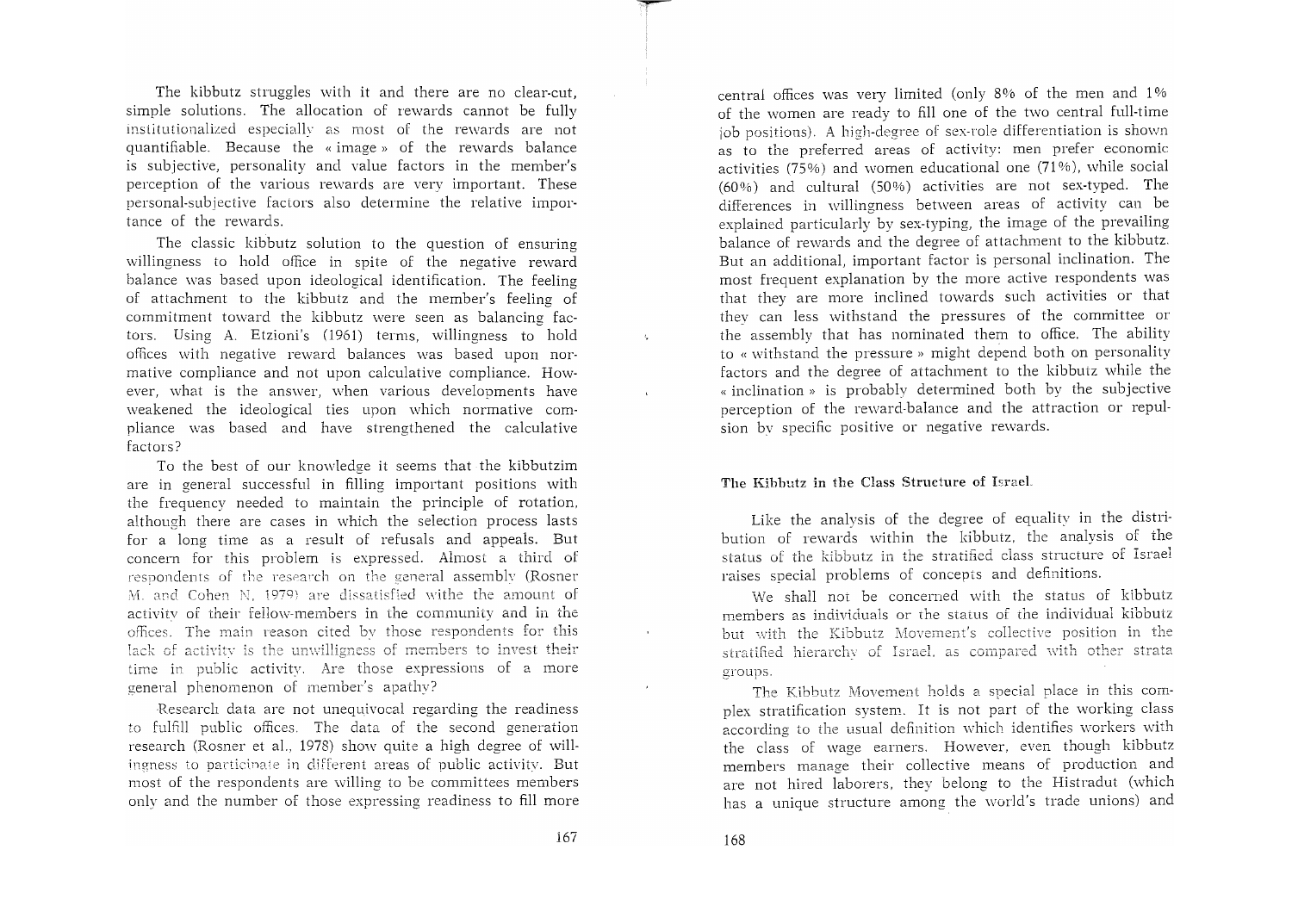their influence in the major worker's parties is much greater than their numbers alone justify. Kibbutz members have often hold leadership positions in these parties and have represented them in the government, the Knesset and in Histadrut institutions. The inconsistency between their « objective» status as owners of collective means of production  $(5)$  and their affiliation to the institutionalized organs of the working class deepened over the last 20 years with the increasing industria~ lization of the Kibbutzim and the establishment of regional organizations. The income and standard of living of the Kibbutzim increased and some of them employ hired workers in agriculture and industry. Most of the workers in the regional industries are hired while the ownership is in hands of a cooperative of Kibbutzim in the region. A subjective expression of this inconsistency is the fact that when asked to state their class affiliation kibbutz members have difficulty in ans~ wering. In one study (Rosner et a1., 1978) the majority replied  $-$  in answer to an open question  $-$  that the Kibbutz Movement forms a special class. In another study, some identified themselves as « middle class » and the majority as « working class» (Antonovsky, 1968). The difficulty in class identity may also be related to the ethnic factor which has become increasingly important in Israel's class structure. Kibbutz members, the vast majority of whom Ashkenazi (of European origin), work mainly in agriculture and industry. The vast majority of those employed in these same occupations outside of the Kibbutz are of eastern origin or Arabs.

In recent years efforts have been made to increase the consistency between the objective status of the Kibbutzim and the subjective consciousness and organizational affiliation. The Kibbutzim have decreased the amount of hired labor, which was introduced in order to provide work for the masses of unemployed new immigrants; the hired workers in the regional

industries have been given participation in both management and profits; and efforts have been made to increase the contact between kibbutz members and wage earning Histadrut members in various areas. Now that the worker's parties are in parliamentary opposition for the first time in the 30 year history of the state  $(*)$ , the Kibbutzim are no longer part of the ruling establishment and they have increased their activities for ideological revitalization of the worker's parties.

Since the establisment of the state there have also been significant changes in the position of the Kibbutz Movement in the hierarchy of the various dimensions of status. As we are concerned with the macro system, the 3 classic dimensions are relevant  $-$  property and income, power and prestige. There are no direct data which enable us to state the position of the kibbutzim in the hierarchy of property and income. The kibbutzim share of the national product (over  $10\%$ ) is much greater than their share of the population (3.3% of the Jewish population), mainly as a result of their large agricultural production (about 40% of national production) and industrial production (about  $6\%$ ). Owned capital is only a relatively small part of kibbutz property. The founders of the kibbutzim brought no property with them and anyone who joins a kibbutz becomes a « partner» without paying anything. As a result kibbutz property was accumulated by means of loans from public institutions and banks. .

There are also no clear data on the place of kibbutzim in the hierarchy of income. Here too there are problems of definition. In addition, there are great differences in the property and income of different kibbutzim as a result of geographical and historical conditions (the composition of the kibbutz and the process of its social development) and as a result of economic success or failure. On the other hand, there is a much greater degree of equalitv in the living standards of different kibbutzim as a result of the norms which the kibbutz federations haye determined. In 1968 the Lorenz index of inequality for consumption expenses among kibbutzim was much lower (073) than the inequality index for net income (.204). The inequality index for income among kibbutzim was

<sup>(5)</sup> Kibbutz collective ownership differs from cooperative ownership but resembles the Yugoslav system of  $\alpha$  social ownership ». The individual Kibbutz member has no share or other form of property rights, and when he leaves the kibbutz he has no claim concerning «his part» out of the communial kibbutz properly. Howeycr, as long as he is a kibbutz member, he has all the rights to decide in matters of management of the kibbutz and the allocation of its resources.

 $(*)$  Neamwhile the political situation changed.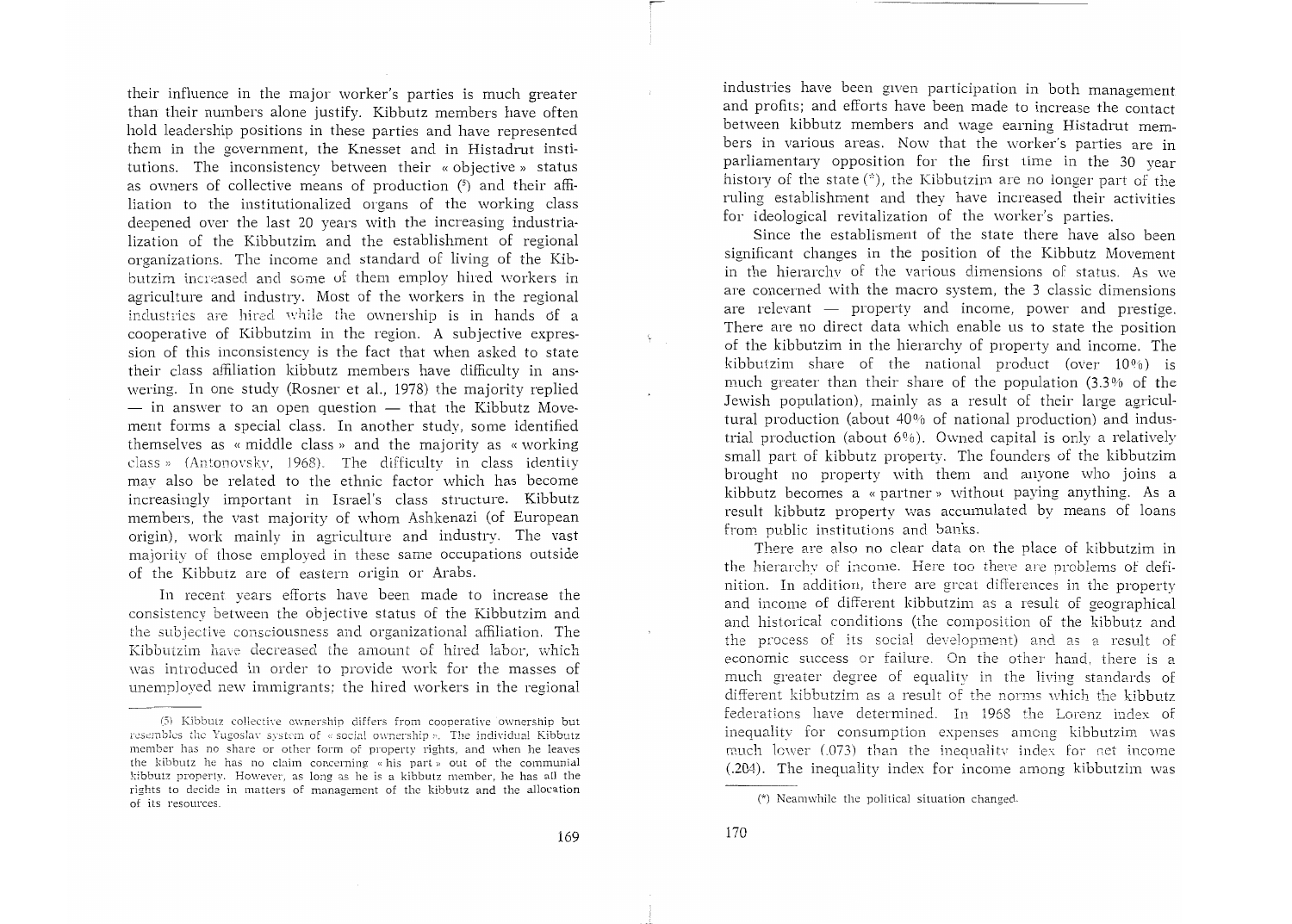of course, much lower that among families in Israel (.379) (S. Shmueli and Y. Simhoni, 1975).

A comparison of consumption expenses between kibbutzim and families outside the kibbutz raises als problems of accounting and definition. According to Barkai (1977) the average living standard in the kibbutz at the beginning of the  $70'$ s was about  $80\%$  of the average expenditure outside the kibbutz. In terms of consumption expenses, the kibbutz was in the sixth decile. However, because consumption is collectively organized, kibbutzim posses comunal consumption facilities which are not generally available to families of similar income levels in non-kibbutz settelements of the same size.

In general, both the living standards and the income of the kibbutzim have improved relatively to other groups in Israel since the establishment of the state, especially in the last two decades, since the beginning of the intensified process of industrialization.

The changes in the political status of the kibbutzim, in contrast, have had a tendency towards decline. In the early days of the state the political power of the kibbutz movements reached its zenith. They had great power in the major worker's party, Mapai, and were the main force of the second worker's party, Mapam, in which two Kibbutz movements formed the core. In the first Knesset  $(*)$  (1948) there were 26 kibbutzim members among the 120 members of the house, while in the eight Knesset (1973) their numbers were reduced to 14. Even this number of members of Knesset was an over-representation when compared with the percentage of kibbutz members in the general population. In the elections of 1977 when the strength of the workers' parties declined and they were forced into the opposition, the number of Knesset members from kibbutzim also declined to 9. This process reflects both the relative decline of the kibbutzim as a percentage of the general population and the changes in the kibbutz movements influence within the political parties. especially in the major-workers' party. In the elections to the third Knesset in 1956 kibbutz members were 4% of the voters for Mapai and 17% of its Knesset members; in 1977 they were 2.7% of the voters and 6.2 % of the members of Knesset (Y. Ben-David, 1979).

However, the political power of the Kibbutz Movement is not limited only to the member of its M.P.'s and ministers. In a study of elites in Israel it was found that 22.2% of the political elite are kibbutz members (Weingrod-Gurewitch, 1977). It seems that this special status derives from the valuation significance of membership in the kibbutz as an expression of the implementation of the ideology the various parties profess. Another factor is that kibbutz membership allows political activists greater freedom and independence because their livehood is not dependent on politics.

The weaks points in the political status of the kibbutzim is the fact that their members are usually to be found in the higher levels of party representation and organizational structure but kibbutz members do not represent the sectoral interest of most partly members such as the trade unions, financial sectors, women's organizations etc. This finds expression also in the relatively low representation of kibbutz members in the country's administrative elite (4.4%).

We cannot quantitatively measure the changes in the prestige of the kibbutz. However, after the establishment of the state there was a strong feeling among kibbutz members of a decline in the centralitv of the Kibbutz Movement and in the prestige it enjoyed before when it acted as a kind of yanguard for the social goals that symbolized its highest values. When the state and its apparatus took on the responsibilities of the tasks which preyiously kibbutz members had performed such as immigrant absorption settlement and defence of border areas, there were doubts about the future of the kibbutz movement's central role. In addition, internal divisions based on political differences contributed to the decline in prestige. Kibbutz prestige rose after the war of 1967 in which the role of kibbutz members in positions of command and in elite units was conspicuous. After the war, the kibbutz once again began to play an important role in settlement. The economic success, especially in industry also assisted. In a public opinion poll among the Israeli population taken after the defeat of the worker's parties in the 1977 elections most of those asked

<sup>(\*)</sup> The Israeli Parliament.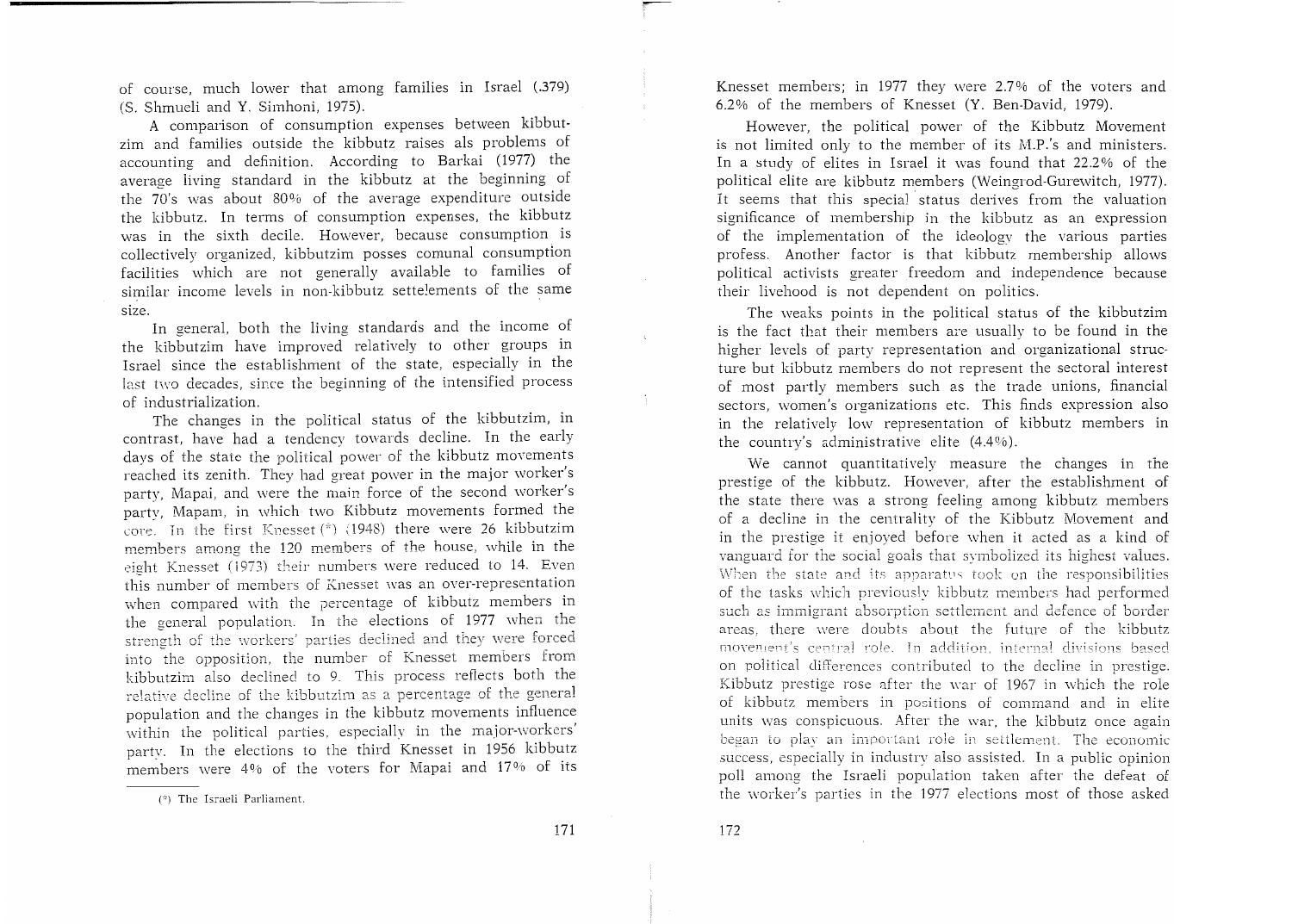replied that they thought it desirable that kibbutz influence in the Israel economy should be greater than its share of Lhe population, and 43% thought the same concerning political influence (Leviatan, 1978). Nevertheless, notwithstanding the decline in the prestige of the kibbutz movement in comparison with the pre-state-period, it still holds a measure of  $*$  overcharisma» (Shur, 1979 a).

Generally, the position of the kibbutz on the different dimensions of status seems to be more balanced and consistent than in the past. In the past the status of the kibbutz was relatively higher in the hierarchy of prestige and partialy in the hierarchy of power but relatively lower in the economic hierarchy. While there has been a relative decline in its place in the first two hierarchies - linear in political power and curvilinear in prestige — there has been a rise in its economic status. The relative balance also reflects a condition of greater stability in the status of the kibbutz in Israel's structure and its metamorphosis from a pioneer « vanguard » to a permanent wav of life which provides for the needs of its members on the basis of unique collective and egalitarian principles.

The question remains to what degree the Kibbutz Movement will succeed in the future in achieving greater consistency between its status as a group which owns means of production (and is composed mainly of people of European origin and their offspring) and its aspirations to be an integral part of the working class (which is mainly composed of people of the eastern commities) with a political and ideological leadership role.

Conclusion.

It seems to us that the developments that have taken place during the 70 years of kibbutz life are very releyant to the theoretical discussion of the functional necessity of stratification (as synonymous with « structural inequality») and to the analysis of the various principles of equality and inequality. The kibbutz experience indicates the possibility of preventing structural inequality by dissociating a person's input at work and in public affaires from the rewards he intutionally receives from society. This dissociation is made possible in regard to material rewards by collective arrangements of consumption. The kibbutz experience at least demonstrates that a micro-society can function efficiently without relating the importance of a function (according to the functionalistic approach) or the investment (according to the equity approach) to the level of material reward.

-

The kibbutz experience also indicates the possibility of replacing material incentives by non-material incentives (according to Weselovski, Tumin and other critics of the functionalistic approach) and the problems involved in this « exchange ». If in a society a relative greater importance is atributed to nonmaterial needs (which are considered « higher» both by Marx and by Maslow) then the problem of inequality in the satisfaction of these needs becomes at least as important as the problem of inequality in the satisfaction of material needs. The kibbutz attempts to deal with inequality of the opportunities for self-actualization and the authority related to the holding of various positions by means of restructuring the functions: by restricting authority, and by the system of rotation. The kibbutz experience shows that a more egalitarian distribution of these rewards is possible without causing damage to the social system and its efficiency. There is a certain price to pay, however, mainly the difficulties which arise in the process of finding candidates to hold office. The problem is not only that of finding candidates for the more important posts but there is the more general problem of coordination between the needs of society and personal preferences. The kibbutz experience indicates the possibility of solving this problem through a combination of calcuiative consideration (the balance of rewards) and normative consideration (the feeling of social duty and identification with the collective framework and goals).

In the common situation of a hierarchical structure of functions, those holding the highest position enjoy more privileges, more positive rewards and a more positive balance of rewards.

The number of high positions in this type of system are limited and there is competition for them. In contrast, the

 $\frac{1}{2}$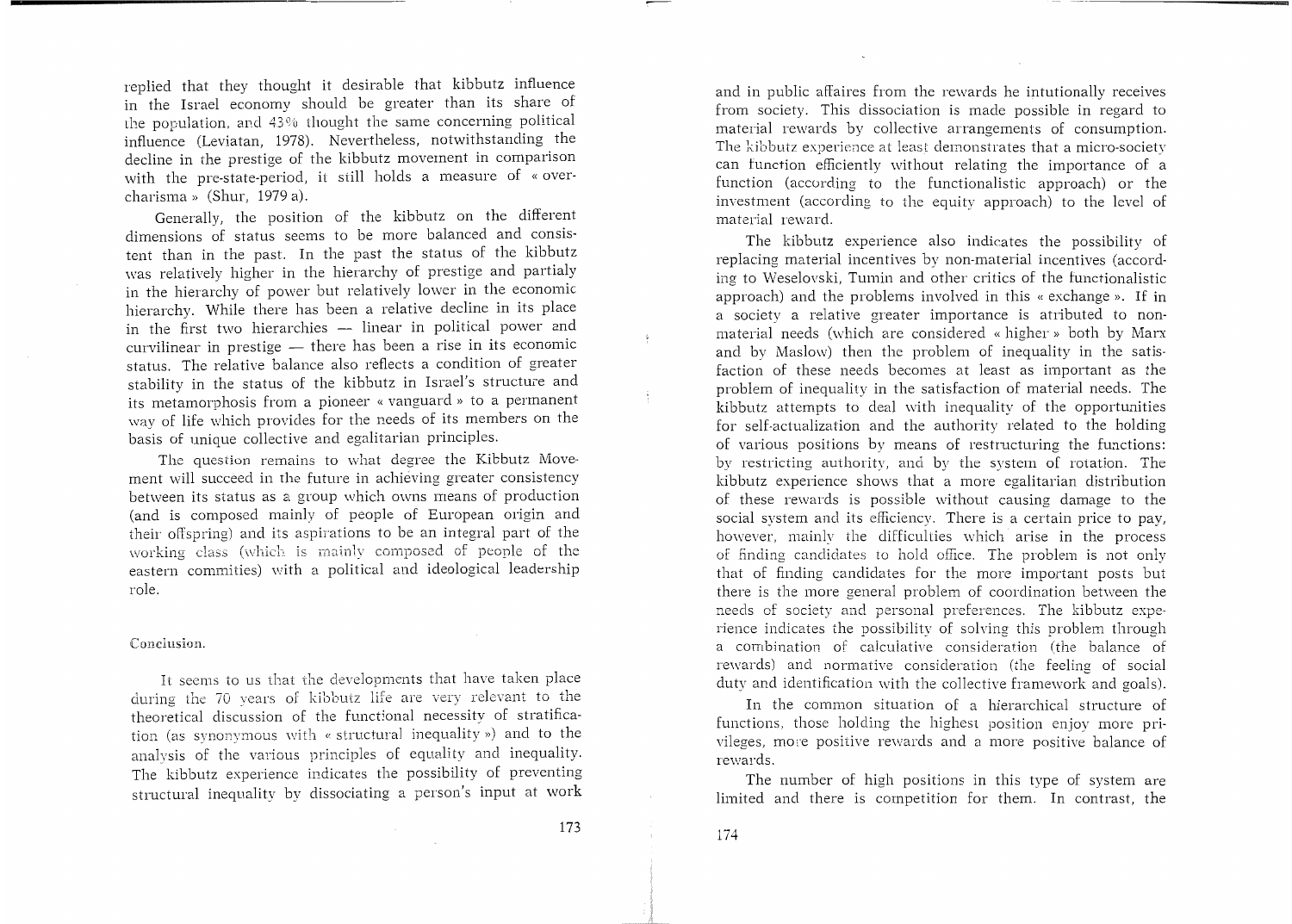kibbutz demonstrates an alternative structure. In many areas there is no defined hierarchy of functions and in areas where there are (particularly in industry) the hierarchy is relatively flat, and the fulfillment of leadership positions is based on rotation.

There may be certain non-material reward advantages in the higher position of the hierarchy but not everyone is interested in these rewards, especially in the reward of authority. In many cases, the importance of the negative rewards may balance or even outweigh the importance of the positive rewards.

In the kibbutz the concepts of mobility and achievement take a new meaning. Instead of competition for entry into a limited number of high level positions there is a general aspiration to achieve the satisfaction of higher needs. For members these are the needs for self-actualization, affiliation and affective rewards which are not necessarily related to the holding of high office or managerial position. These needs can be satisfied in a large number of work-roles, public offices and leisure activities.

The desires for achievement and advancement, therefore, are not generally expressed as a desire «to climb the ladder» of the hierarchy but as a desire to actualize and constantly develop existing personal abilities. This is accomplished by emphasis on the satisfaction which is derived from the intrinsic performance of the function itself rather than on the expectation of receiving external rewards, such as authority and prestige.

Under these conditions it does not seem that professional expertise is a cause for additional authority or for additional material advantages which could explain the universality of the hierarchy of occupational prestige, as Trieman (1977) claims. We have already mentioned that differentiation in occupational prestige, to whatever degree it exists in the kibbutz, was based in the past on functional considerations, i.e. on the contribution to the realization of collective values and goals. The present growth in the importance of professional considerations may be explained either by the importance of occupation as a mean to self-actualization or by the infiltration of the accepted stan-

dards of occupational prestige from Israeli society into the kibbutz.

Indeed, the major difficulty in drawing generalized, theoretical conclusions from the kibbutz experience stems from the fact, that this experience was not gained in the closed, controlled, experimental conditions of the laboratory. The kibbutz has always been an open system. It is a sub-system of a greater society with which it has constant reciprocal relations. This too creates the difficulty in answering the question of whether the kibbutz can be seen as a test case.

We doubt that the kibbutz can be used as a test case for the possibility of structural equality in developed macro· societies. On the other hand, the kibbutz experience certainly does not prove that structural inequality is necessarily universal. Most of the processes analysed in this paper contradict that assumption, although we have mentioned the processes and situations which indicate the strenght of the forces pushing in the opposite direction. The kibbutzim have so far dealt successfully with these forces. The high level of social consciousness and social planning have enabled the adaption of various mechanisms designed to preserve structural equality under changing conditions. There has been no weakening of the basic principle of dissociation between input and outcome in the area of material rewards, although there have been disagreements about whether various institutional changes will strenghten or weaken the application of this principle.

We believe that it is still too early to deduce from the kibbutzim experience a general model for overcoming the social forces which increase inequality. During most of the years of the Kibbutz Movement's development, the kibbutzim were small, socially homogeneous groups with a high level of ideological commitment. Under this conditions it was relatively easy to implement the norms of numerical equality in consumption. The low degree of managerial and occupational differentiation caused only small differences in outcome. Under the special conditions, which existed during the pioneering period of Israeli society, it is difficult to see the kibbutz experience as a test case.

*p=* 

 $\mathcal{L} = 100$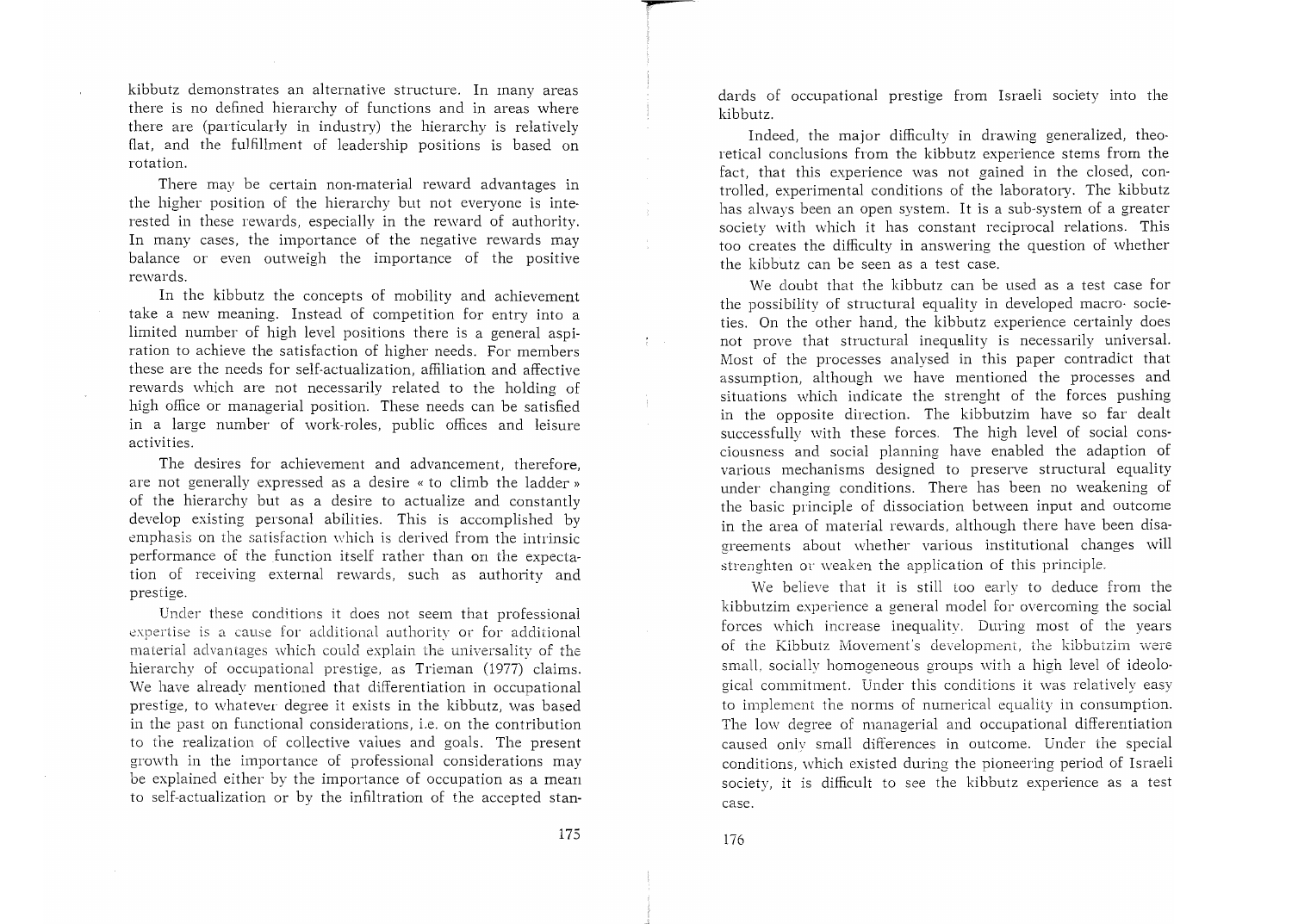The conditions of the contemporary period of industrialization and modernization enable greater generalization. However, we believe that the kibbutz is permanently in a period of transition. From the experience to date it seems that the kibbutzim are in a better position to successfully prevent the dangers predicted by the conflict theory of monopolization of positions of authority, formation of a permanent elite and stratification, than the dangers presented by the functionalistic approach: a decline in the motivation to fill socially necessary positions.

It is also still difficult on the basic of the kibbutz experience to answer the question of whether the dissociation between input and outcome can exist only in a communal micro-society, which is directly responsible for the satisfaction of its *mem*bers' needs, or whether it can exist under other condition. Can the inheritance of human capital be limited only by inclusive collective education and limiting the influence of the family in education?

In spite of the limitation that exist on drawing generalized conclusions from the kibbutz experience, we believe that it is possible to indicate a number of points for which this experience is relevant to the efforts to increase equality in developed, industrialized countries.

(a) It is both possible and important to introduce changes in the definitions and structure of various functions in order to decrease the gap between important and less-important functions or high and low functions.

(b) It is possible to extend the pool of competent people by expanding both general education (especially adult education) and vocational training related directly to specific functions.

(c) The rise in the level of aspiration to satisfy non-material needs places increasing importance on the problem of inequality in the means to satisfy them even if there is increasing material equality.

(d) The kibbutz experience stresses therefore the connection between the efforts to expand equality in material reward and those to expand equality in influence  $-$  by participatory

democracy - and in opportunities of self-actualization, by improving the quality of working life.

The kibbutz experience indicates also that there is no necessary contradictions between equality and achievement. Instead of basing achievement on competition for a limited number of high positions, the kibbutz bases achievements on the equal right to actualize and develop personal ability while dissociating the productive and creative achievement from the material rewards.

#### REFERENCES

- 1. ALLARDT, E. (1968). «Theories about social stratification ». 111: Jackson (ed.). Social Stratification, Cambridge University Press.
- 2. ANTONOVSKY, A. (1968). « Political and social attitudes in Israel ». In: S.N. Eisenstadt et al. (eds.). Strata in Israel. Jerusalem; Academon.
- 3. BARKAI, H. (1977). The growth patterns of kibbutz economy. Amsterdam and New York: North-Holland PubL Corp
- 4. BARKER, E. (1948). The politics of Aristotle. London: Oxford Univ. Press.
- 5. BEN-DAVID, YITZHAK. (1979). « The kibbutz between "center" and "periphery" *The Kibbutz* - Interdisciplinary Research Review, no. 6-7: 203-235. (Hebrew).
- 6. COHEN: E. (1976), « The structural transformation of the kibbutz ». In: Zollschan, G.K. and Hirsch, W. (eds.). Social Change, New York: J. Wiley and Sons: 703-742.
- 7. COHEN: E. and LESHEM. E. (1968). « Public participation in collective settlelnent in Israel ». *International Review of Community Development*, no. 19-20: 251-270.
- 8. COLEMAN: J. (1974). « Inequality, sociology and moral philosophy». *American* Journal of Sociology.
- 9. DAVIS, K. and MORE, W.E. (1945). « Some Principles of Stratification ». American Sociological Review, 10(2): 242-249.
- 10. ETZIONI, A. (1961). Complex organizations, New York: The Free Press.
- 11. GAMSON, Z. (1975). « The Kibbutz and Higher Education: Cultures in Collision?». *Jewish Sociology and Social Research* 2(1): 10-28
- 12. HELLER, C. (ed.) (1969). Structured Social Inequality. London: The Macmillan Comp.
- 13. JENCKS, CH. et al. (1972). Inequality. A Reassessment of the Effect of Family and Schooling in America. New York: Harper & Row, Publishers.
- 14. KELLEY, J. and KLEIN, H. (1978). « Revolution and the Rebirth of Inequality: A Theory of Stratification in Postrevolutionary Society ». American Journal *of Sociology.* 83: 78-99.

 $\sim$   $\sim$ 

178